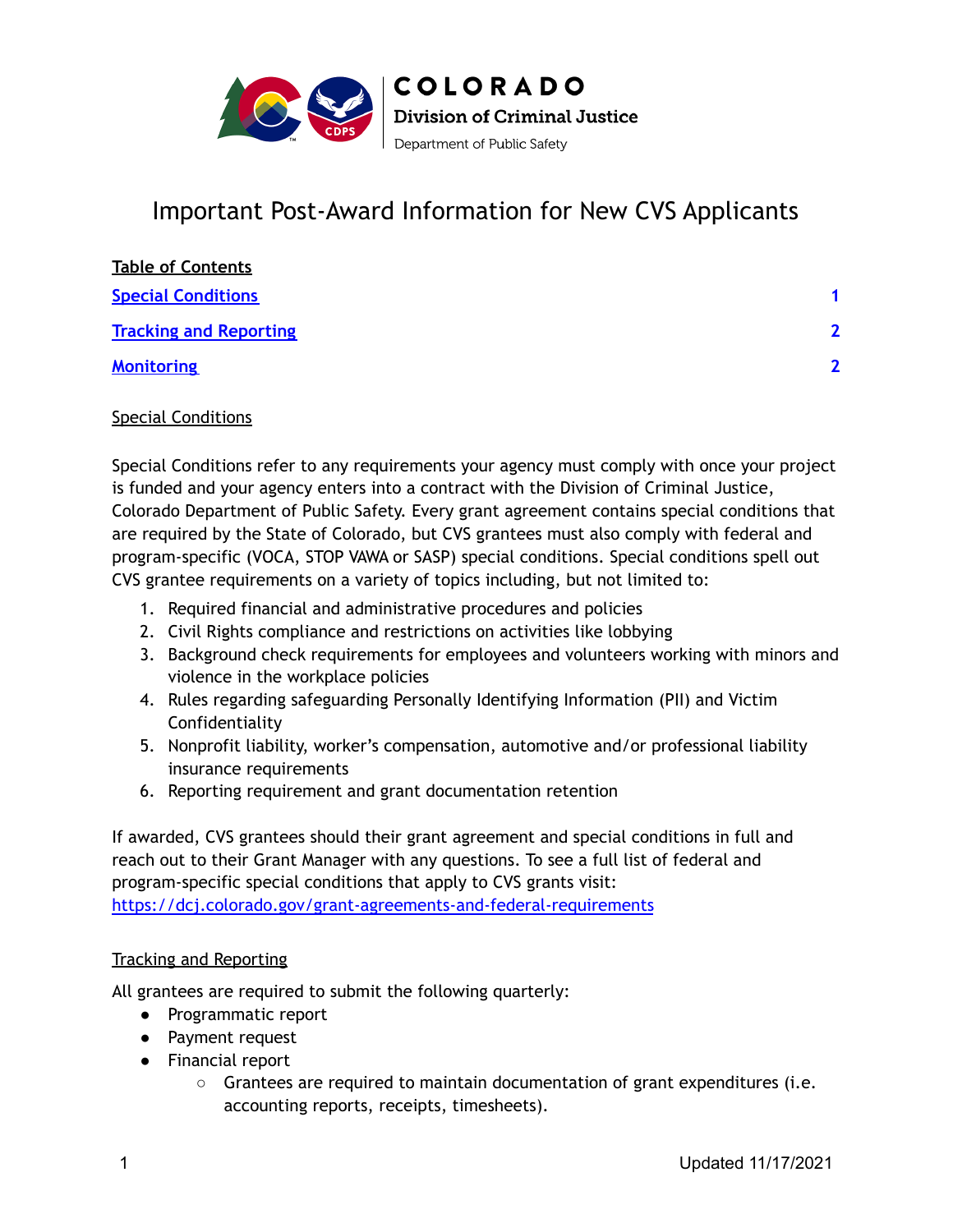

- Additional fund-specific programmatic report
	- ○ All grantees, regardless of fund source, are required to collect and report demographics (i.e. race, sex, national origin, age, and disability of victims receiving assistance, where such information is voluntarily furnished by the victim) as well as information on the specific services provided.

Fund-Specific Programmatic Reporting Requirements:

- $\rightarrow$  VOCA recipients are required to submit this information on a quarterly basis in the federal Performance Measures Tool (PMT) system.
	- ◆ Sample [quarterly](https://drive.google.com/file/d/1fIVYZwwslj_WAof51IZgd1pqSs1UjMlG/view) PMT Report (VOCA)
- → STOP VAWA & SASP recipients are required to submit this information annually on a reporting form provided by OVP.
	- ◆ STOP [Subgrantee](https://www.vawamei.org/wp-content/uploads/2019/05/STOPSubgrantee_Form2019.pdf) Annual Report
	- ◆ SASP [Subgrantee](https://www.vawamei.org/wp-content/uploads/2018/01/SASPSubgranteeFormGMS.2.29.16.pdf) Annual Report

## <span id="page-1-0"></span>**Monitoring**

 Federal and state fiscal rules and regulations require that the Division of Criminal Justice (DCJ) track, document and measure the use of grant funds. The Office for Victims Programs (OVP) will conduct a comprehensive monitoring review of grant-funded agencies at least once every two years.

 **The purpose of monitoring is to assist agencies in gaining compliance with state and federal regulations. OVP will work collaboratively with an agency to identify and correct any problems encountered during monitoring - we want all our funded agencies to succeed!**

 Monitoring has four phases. You will be given advance notice when your agency is being monitored for a specific quarter (a 3-month period during the project period). In each phase, the monitors will ask you to provide confirmation and/or documentation to verify compliance with state and federal regulations. Some of what you would be asked to provide is described below for each phase. The lists are not exhaustive, but monitors will provide grantees with detailed information about what needs to be provided during each phase. **Examples of many of the items listed below and other helpful materials can be found on the CVS [website.](https://dcj.colorado.gov/dcj-offices/victims-programs/grant-funding-for-agencies/crime-victim-services-funds)**

 **Phase 1 - Review of financial backup documentation**. You will be asked to provide:

- Current chart of accounts
- Deposit records for CVS grant revenue